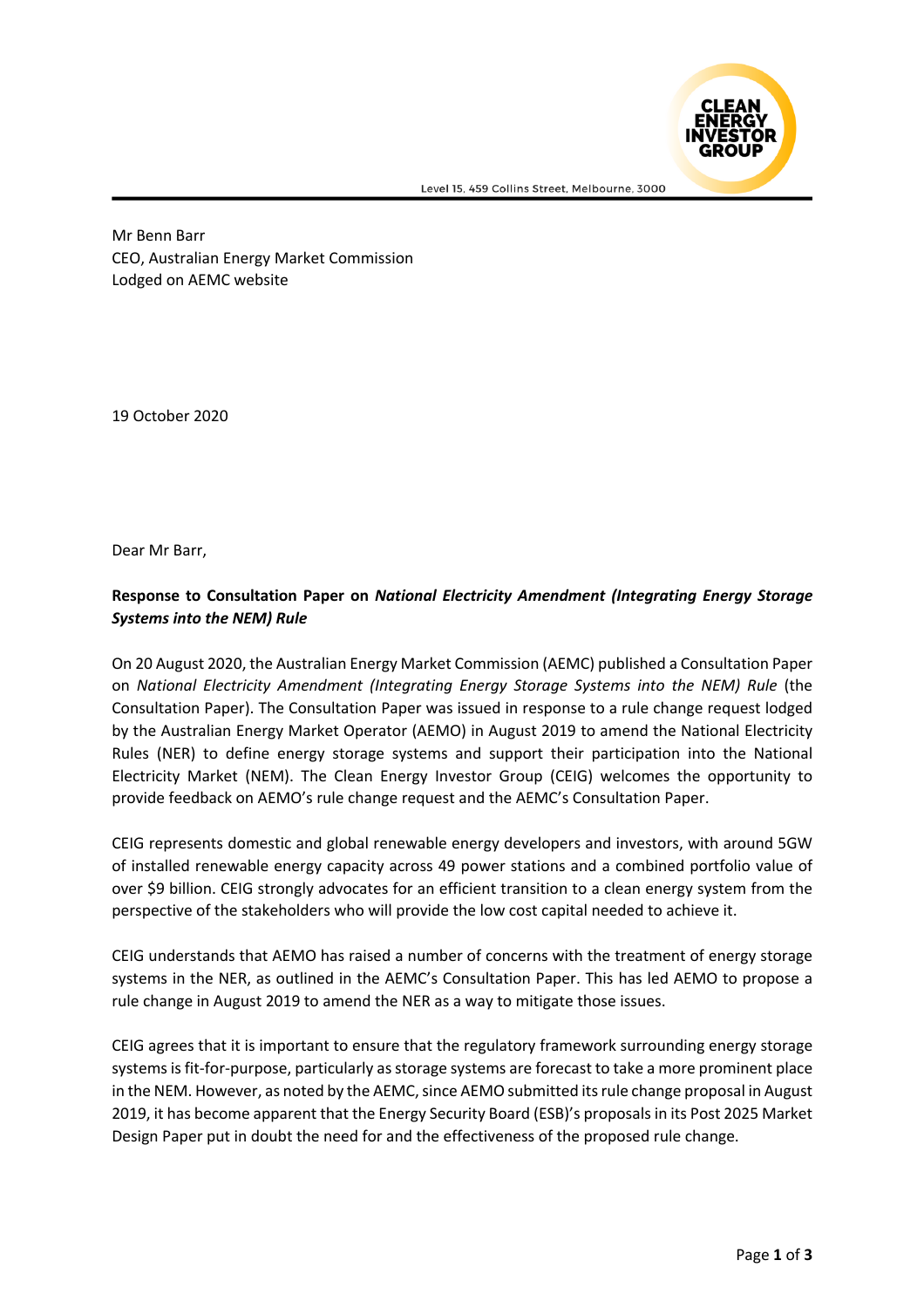

As part of its Post 2025 Program, the ESB will consider how to integrate storage in the 'Valuing flexibility and integrating DER' and 'Two-sided markets' workstreams. This includes a proposal to review registration arrangements and consideration of moving towards service-based requirements (rather than technology-based requirements as currently in the NER).

The ESB has advised it will consider over the next 2-5 years<sup>1</sup>:

*Explore ways to simplify the regulatory arrangements related to registration and classification, and provide a level playing field for entry to the market across traders who provide a range of services (…)*

*Make it easier for traders to enter the market and provide different types of services, including greater consideration of how to attach certain obligations to service provision instead of asset-based obligations.*

Before progressing AEMO's proposed rule change further, CEIG believes it would be useful to have a better understanding of the ESB's views on whether its proposed move towards service-based requirements might occur through the Post 2025 Program, and if so, how it would be implemented. This would help AEMO assess whether its proposed rule change would still be relevant in this context and whether there would be sufficient net benefits in proceeding.

It is also unclear whether AEMO has considered other ways to mitigate the issues it raised - for example through operational changes as opposed to the NER amendment route - and whether the proposed solution - which implies using a material amount of resources through a NER amendment is proportionate to those issues.

CEIG's preference is to ensure that the regulatory framework is not amended unnecessarily, that any changes made to the NER can withstand the market design changes currently envisaged by the ESB and that energy storage systems retain sufficient operational flexibility to encourage their uptake.

As such, CEIG believes that the most appropriate action would be to first consider how the ESB progresses its Post 2025 Program – at a minimum by reviewing the ESB's December 2020 Post 2025 Options Paper. Once the ESB has clarified its approach, AEMO could update its assessment of whether the proposed rule change remains relevant and if so, what would be its net benefits.

## With regards to Question 6

*In light of the alignment issues between AEMO's rule change request and the direction the ESB's two-sided market reforms are taking, which of the following approaches do you support and why?* CEIG supports either Option 1

*Waiting for the implementation of the two-sided market reforms to address the integration issues facing storage and hybrid facilities*

or Option 3

<sup>1</sup> *Post 2025 Market Design Consultation Paper*, Energy Security Board, September 2020. p.93.